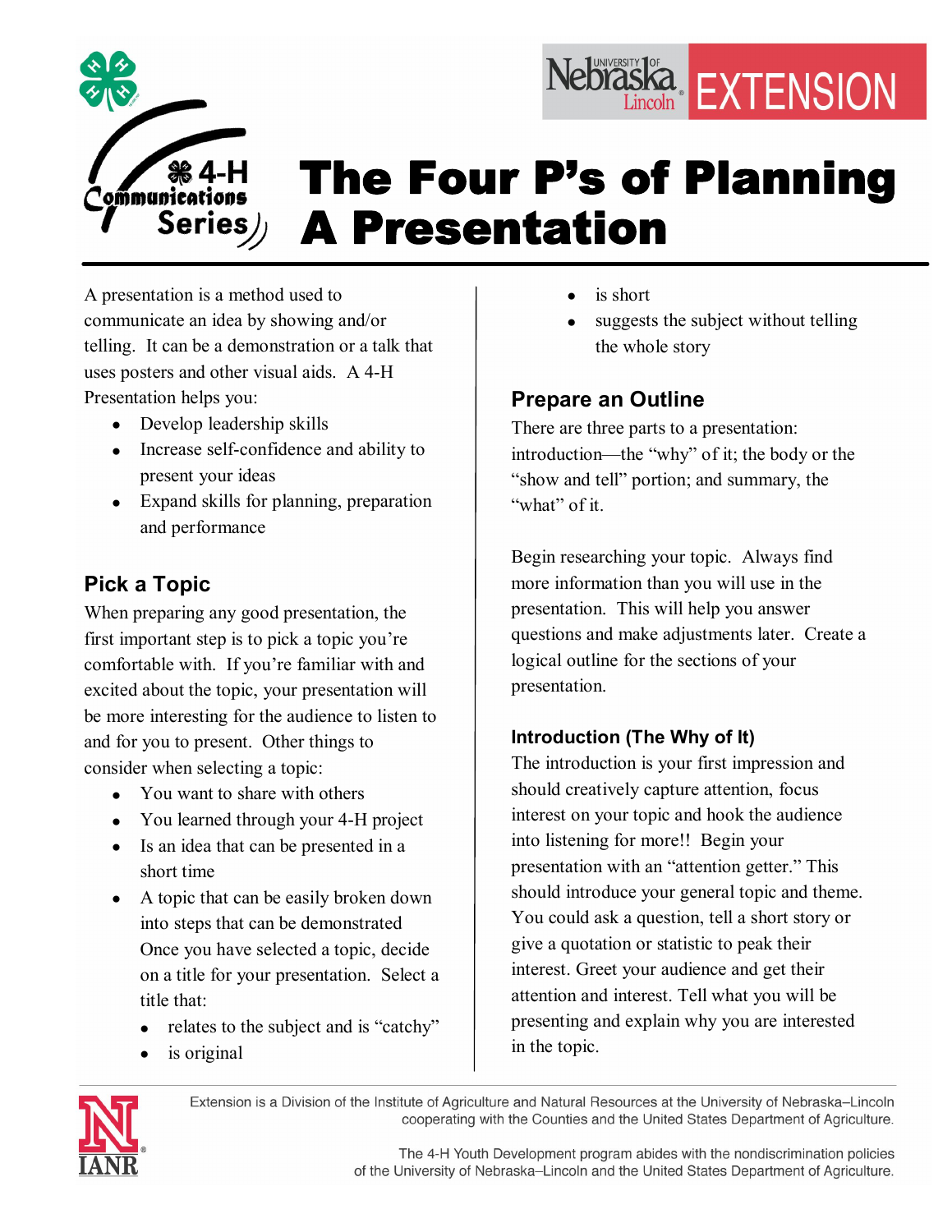## **Body (The Show and Tell Part)**

This is the main part of your presentation. You should show and explain all the points or steps of what you are doing in logical order. Explain what you are doing and why. Give facts or statistics or tell your story in more detail and perhaps compare it to similar experiences your audience may have had at some time. Show step by step procedures but it is not necessary for you to always complete the entire product. For example, only sew part of a seam, or only attach one rocket fin. Combine talking and doing; that is, always talk while you're working if possible. Fill in with extra information relating to your demonstration. Write a rough draft and create your visual aids. The visual aids should stand alone. This means that you could place them in a different order or just use one and it would not rely on another visual. Visual aids can provide an outline for your presentation. Refer to the 4-H Visual Aids resource for more information on how to prepare visual aids.

Use personal examples and stories in your presentation to make it more interesting for the audience.

## **Summary (The What)**

Your summary should be similar to the introduction. It reviews the important points of the demonstration.

- Use your outline to remind the audience what they have learned. Briefly restate main points of presentation.
- Remember to cite your sources (4-H) manuals, Web sites, books, 4-H activities, etc.)
- Questions-In most presentation formats, only the judges may ask questions. Speakers are expected to handle questions related to the presentation. The purpose of questions is to evaluate how well you know and understand the subject of your presentation. You should make sure that questions are heard by the entire audience by repeating the question, paraphrasing the question, or including the question in the answer. Repeating gives you the chance to make sure you understand the question. You have given an acceptable response when you admit you are unable to answer the question, but provide a resource for finding the answer. Never make up an answer.
- After questioning is finished, indicate to the audience that you are finished by making a final closing statement that brings back the theme of the presentation.
- Finally, thank your audience!
- · Invite the audience and judge to sample and/or inspect the finished product.

#### **Length of Presentation**

The presentation can range in length from 6-10 minutes for an individual presentation and 10 15 minutes for a team presentation. The complexity of the topic, and the age of participants should dictate the appropriate length.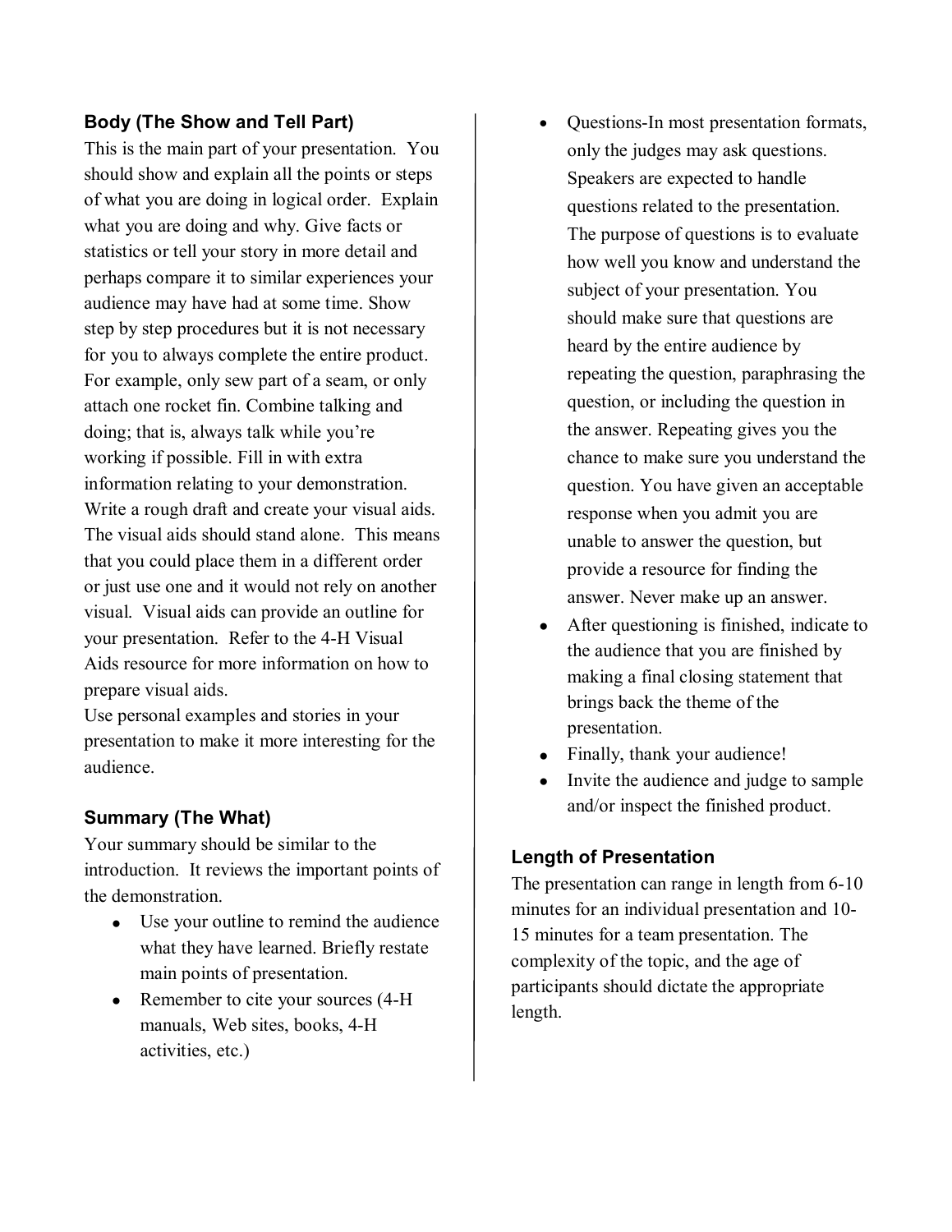# **Practice – Practice – Practice**

- Out loud, around six times
- · With props
- In front of a mirror

Time your presentation so you will know if you need to remove or add words. This is where that extra information may come in handy. Remember that you should always be talking, so if it takes you longer to load or unload a tray than you have words to say, then you know you need to make some changes.

# **Present**

- Dress neatly. You can even dress for the topic you are presenting. For example, if you are talking about building wood duck houses you could wear camouflage clothing.
- Be sure everything is in place before you begin.
- Work quickly and neatly.
- Look at the audience, not down at the demonstration table or your notes too often!
- Speak naturally in a clear loud voice so your audience can hear you.
- Smile at your audience, relax and enjoy what you are doing.
- Goofs do happen -- go right on with your presentation and explain what happened.
- · Weave personal experience into your presentation.
- Keep notes available, but never read from them or rely on them too heavily.
- Be enthusiastic.

Take time to review your presentation. How well did it go? You might ask your leader or someone else to give you suggestions on what you did well and how you could improve. Refer to *Evaluating a 4H Presentation*, a communications resource available on the 4H web page for information on how to evaluate a 4-H presentation.

Congratulations!! You have just experienced and worked hard on a series of skills that will assist you during the course of your life!! These life skills include communication, social skills, planning/organizing, goal setting, decision making, critical thinking, problem solving, and many more!! You are building confidence in skills that will help you through school, job interviews and life!

Additional 4H Communications resources include:

- The Versatile 4-H Presentation
- The Four P's of Planning A Presentation
- Getting Ready to Give a 4-H Presentation
- Presentation Visuals
- Using PowerPoint<sup>®</sup> in 4-H Presentations
- Evaluating a 4-H Presentation
- · How to Prepare a Multimedia Presentation
- How to Prepare a 4-H Radio Public Service Announcement

 $\mathcal{L}_\mathcal{L}$  , and the set of the set of the set of the set of the set of the set of the set of the set of the set of the set of the set of the set of the set of the set of the set of the set of the set of the set of th

 $\mathcal{L}_\mathcal{L}$  , and the set of the set of the set of the set of the set of the set of the set of the set of the set of the set of the set of the set of the set of the set of the set of the set of the set of the set of th

Visit the Nebraska 4H Web site for additional resources (http:4h.unl.edu).

Written by: Sandra Stockall 4H Youth Development Specialist University of Nebraska–Lincoln Extension

Contributions from: Mary Jacobson, Lincoln County 4H Member Kae Russell, Hamilton County 4-H Assistant